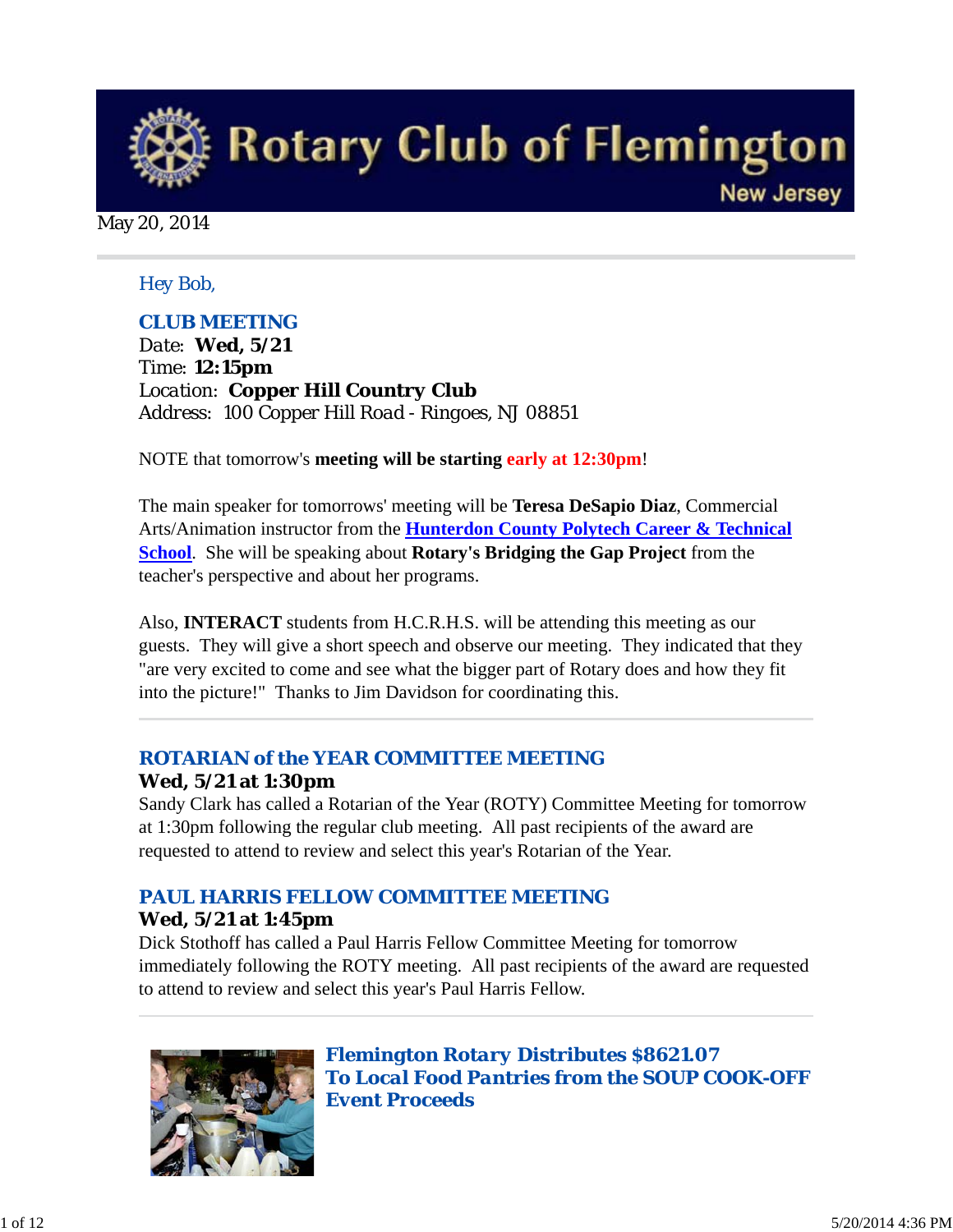

At the 5/14/2014 Flemington Rotary Meeting, Mick Schaible (Chair of the Hunterdon County Rotary Soup Cook-Off)

presented a check in the amount of \$3240 to the Flemington Area Food Pantry. Maryann Isham, who is the Executive Director of the Flemington Area Food Pantry, was in attendance to receive the check on behalf of the Pantry.

# *Soup Supports Hunterdon County Food Banks:*

The Hunterdon County Rotary Soup Cook-Off is a community awareness project of the Hunterdon County Rotary Clubs. All net proceeds have been donated to the various food banks in Hunterdon County as follows:

- Flemington Area Food Pantry: **\$3240**
- Fisherman's Mark: **\$1620**
- Open Cupboard Food Pantry: **\$1620**
- Delaware County Interfaith Council: **\$810**
- North Hunterdon Food Pantry: **\$810**
- Starfish Food Pantry: **\$521.07**

# *Joint Effort by the Hunterdon County Rotary Clubs:*

The Soup Cook-Off event is organized and run as a joint effort by the **Rotary Clubs of Flemington**, **Clinton Sunrise**, **North Hunterdon**, **Lambertville-New Hope** and **Whitehouse**. We are service clubs dedicated to helping people in our community and throughout the world. The event is held at the end of February in recognition of Rotary International's Anniversary, which had it's very first meeting on February 23, 1905 in Room 711 of the Unity Building in Chicago as convened by Rotary founder Paul P. Harris.



### *PHOTO ALBUM from the 5th Wednesday Cocktail Hour at Gallo Rosso* Wed, April 30, 2014

**Click Here** or on the photo to the left to view the Photo Album from the recent 5th Wednesday Cocktail Hour at Gallo Rosso Bar & Restaurant. Everyone attending had a

great time!

A very special thanks to the Rev. Dr. Herb Bohler for taking the photos and generating the album for everyone to enjoy.



*6th Annual BARK IN THE PARK* **Sunday, June 8, 2014** Registration: **10:30am**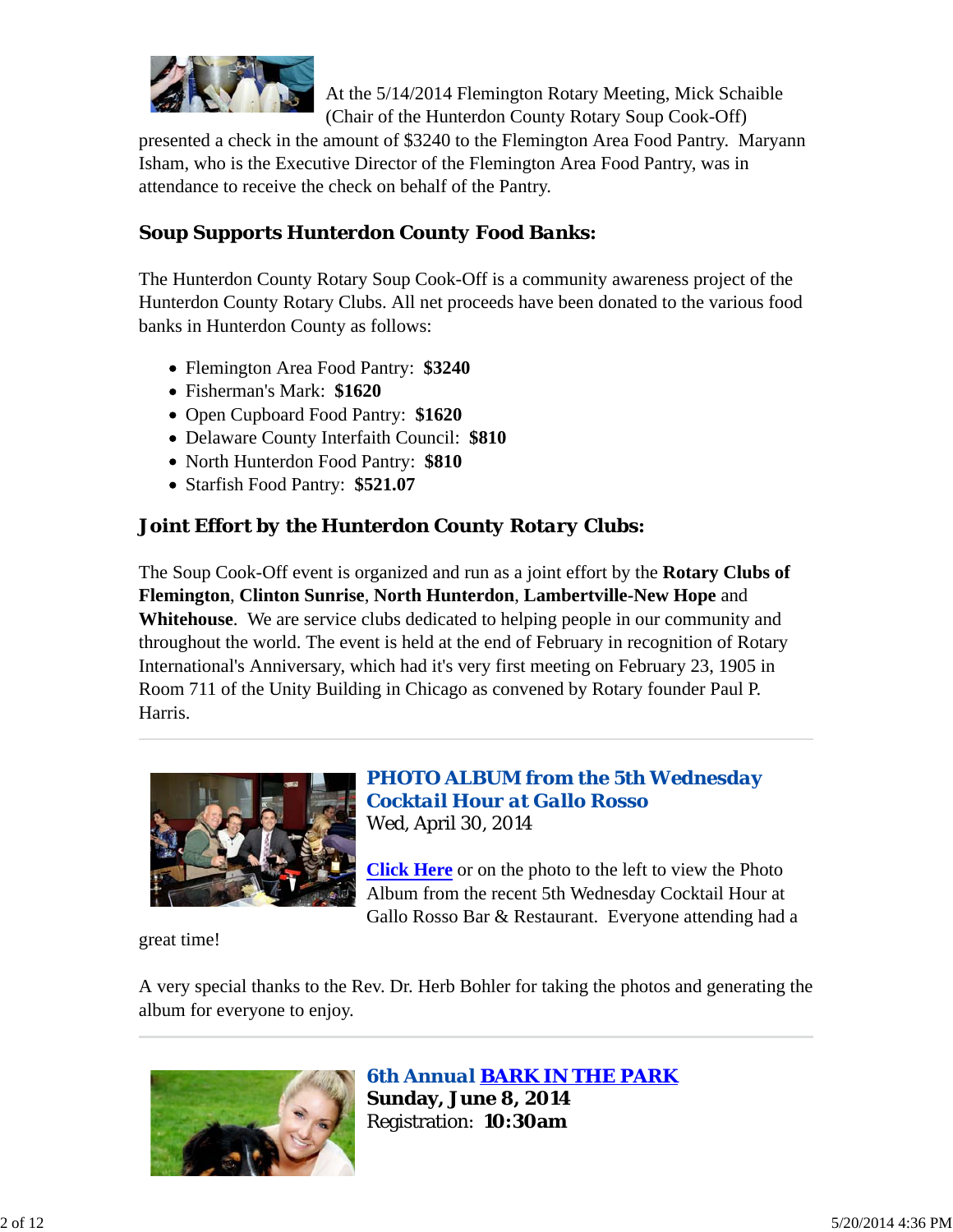

Walk: **11:00am to 2:00pm** Location: **Flemington Boro Park** Address: 43 Park Avenue, Flemington, NJ 08822

Enjoy a 1.0 mile walk around scenic Flemington ending back in a park full of activities for you and your pet. Meet exhibitors from local businesses with healthy ideas for your

pet plus new and unique pet-oriented products and services.

All net proceeds of the event go to Rotary Charities and the local pet rescue organization **Animal Alliance**, a non-profit, volunteer-run pet adoption and spay/neuter outreach animal welfare organization.

You can also enjoy great food from several local restaurants (for people!), plus fabulous pet contests. There will also be terrific live music from **SunDog**!

**Pre-register before June 4th and save \$5.00 off the gate prices**! Only \$10.00 per walker/pet (up until June 4th) gets you access to the dog walk and all the great activities in the park! Registrations received after June 4th, including day-of event registrations, are **\$15.00** per walker/pet. Plus you'll also receive a goody bag with over \$35.00 of products, samples and special offers!

**Click Here** or visit www.FlemingtonRotaryNJ.org for more information, or to download the following event forms:

- **Event Brochure**.
- **Participant Registration Form**.
- **Vendor Registration Form**.
- **Sponsor Registration Form**.
- **"Save the Date" post card**.



*PEDALS FOR PROGRESS Bicycle, Sewing Machine & Sports Equipment Collection* **Saturday, May 31, 2014 9am** to **12noon Flemington Presbyterian Church** 10 East Main Street - Flemington, NJ

Please join us for another Collection at the Flemington Presbyterian Church. Items to be collected include **Used Bicycles** (adult and child), **Used Sewing Machines** (in working condition) and **Sports Equipment** (soccer balls, baseball gloves, etc. that can fit in the shipping containers between the bikes). The collection is sponsored by the Flemington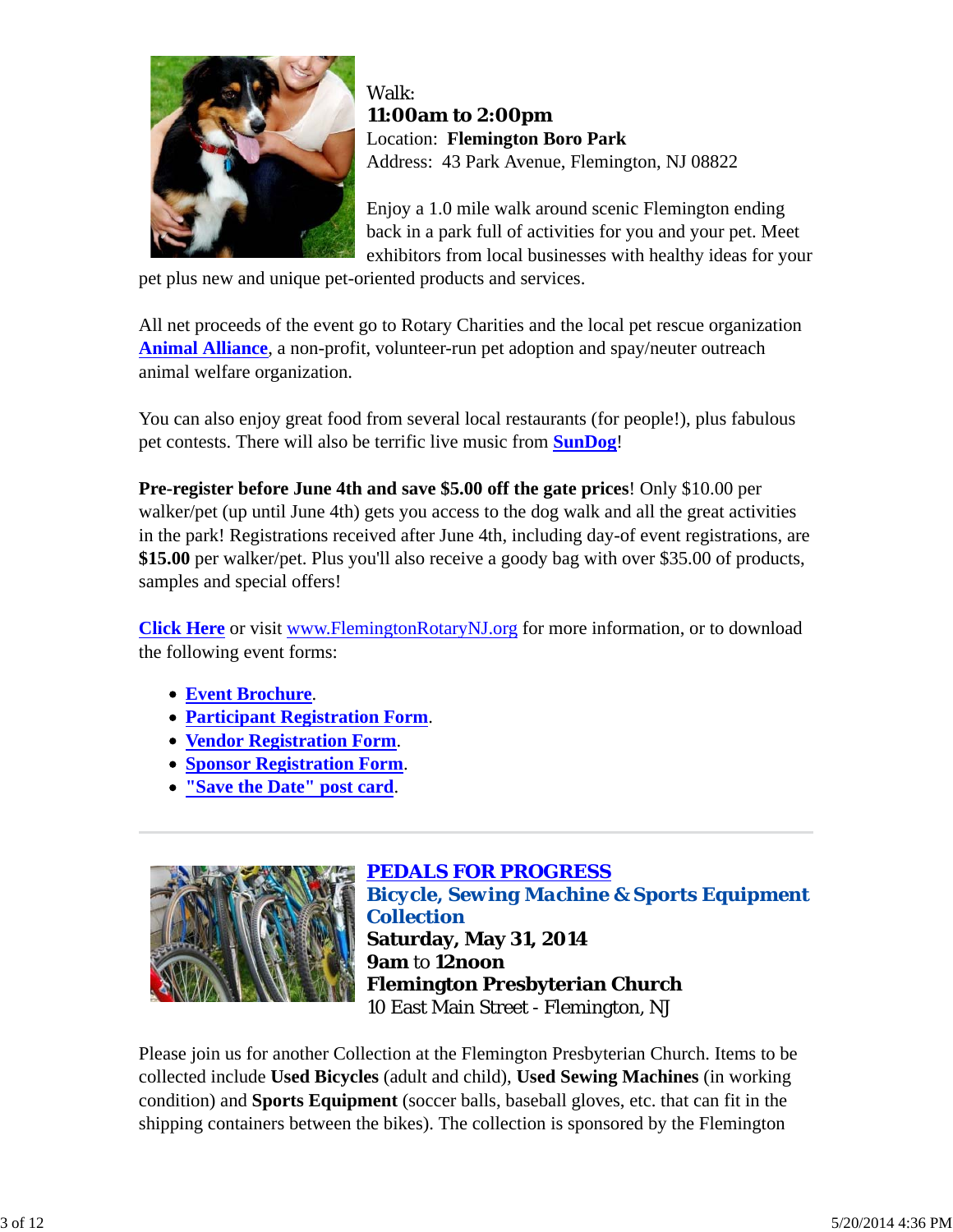Presbyterian Church and the Rotary Club of Flemington.

Bikes will be sent to Guatemala, Nicaragua, Albania, Ghana, Uganda and Vietnam. Please help do your part to put unused bikes to good use in the developing world.

#### *Requirements*:

- Bikes should be rust free.
- Bikes with flat tires in need of some repair are accepted.
- No trikes.
- "Bikes for parts" are not accepted.

A **\$10 cash donation** is required with each bike or sewing machine. Bikes and donations are cash deductible. The required cash donation helps to offset the cost to ship the bikes to the developing countries.

**Pedals for Progress**, also known as **P4P**, collects 5000 to 7000 bicycles annually and transfers this material wealth to those more needy. Thus rescuing bicycles destined for America's landfills and delivering them to societies where they are badly needed and highly valued. To date, more than 133,500 bicycles have been shipped to developing countries in Latin America, Africa, and Eastern Europe. In these countries, the bikes are reconditioned by partner agencies and distributed at low cost to poor working adults. These bikes provide them with reliable transportation for commuting to work, transporting produce to market, or accessing health care and other services. Steady employment for these adults is vital to the development and success for these economies.

**It costs \$40 to collect, process, ship, rebuild and distribute each bicycle**. The required \$10 donation helps to offset the shipping costs. P4P is a  $501(c)(3)$  corporation and a registered charity in the states of NJ, PA, NY, CT, IA & VT. Brochures explaining this innovative program will be available at the collection site. P4P also seeks donations of wrenches for our oversees shops. For detailed information about our overseas projects and a current schedule of bicycle collection, visit the P4P website at www.p4p.org.

If you miss this collection date, you can locate other bike collections through the Pedals for Progress website: **www.P4P.org**



# *CHANGING OF THE GUARD DINNER* **Wednesday, June 25, 2014 (6-10 pm)** Copper Hill Country Club

The Changing of the Guard Dinner is scheduled for **Wed, June 25th** at the Copper Hill Country Club. A cash bar will open at **6pm**, followed by a sit down dinner and

program. Please join your fellow Rotarians as President Ira turns the gavel over to incoming President, Lynn Hyman. Award presentations will include the coveted Rotarian of the Year & Paul Harris Fellow, amongst others including Perfect Attendance and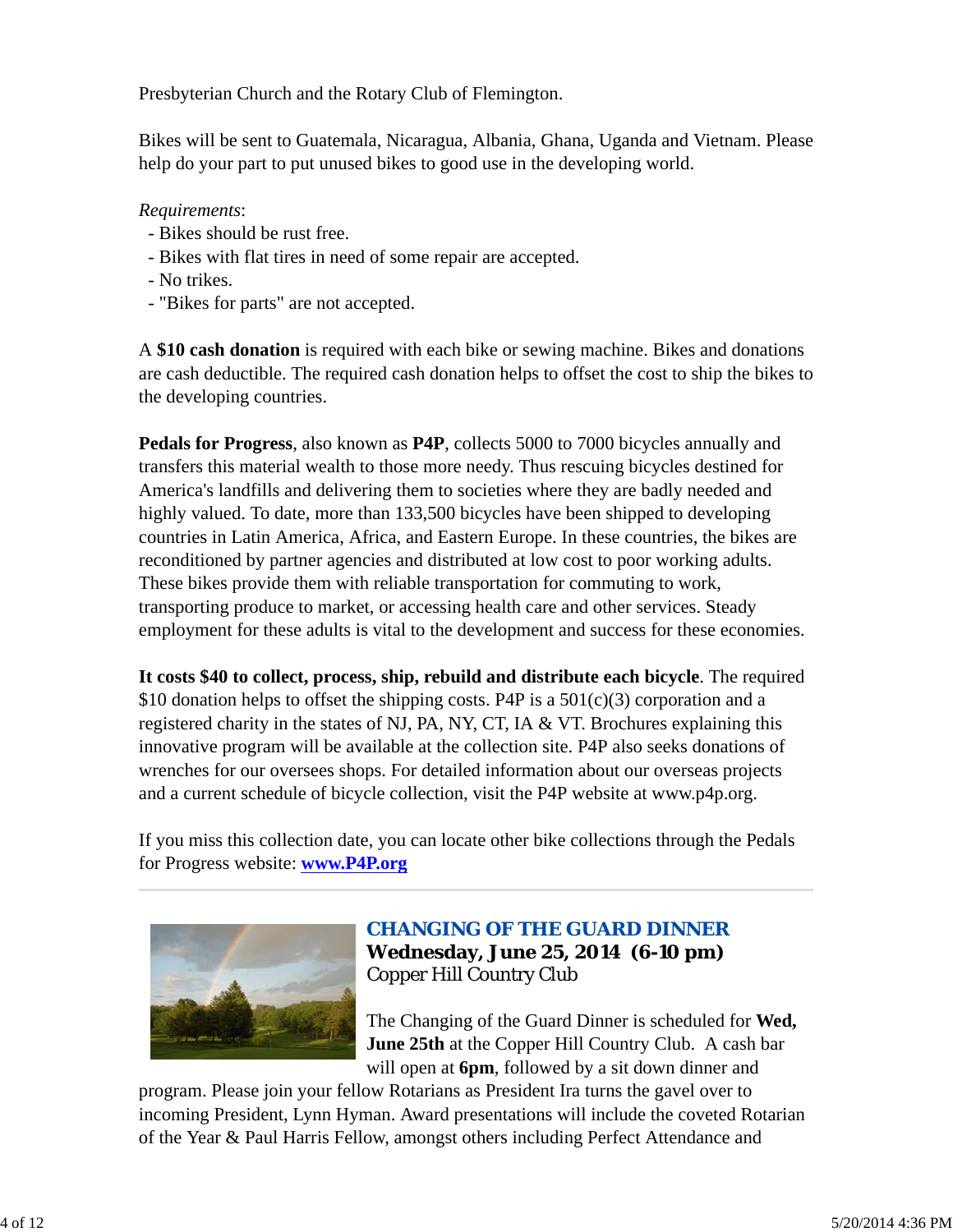awards presented by President Ira himself.

There will be **no regular lunch meeting** in lieu of the evening dinner.

Cost to Attend: Weekly paying members will pay \$14 for their meal. Members who pay quarterly and all spouses attend free of charge.

### *SHERPA SCHOLARSHIP FUND Appeal* **District 7510 Donation Request to Help Families Impacted by Tragedy on Mt. Everest**

Dear Fellow Rotarians,

District 7510 has launched a fundraising appeal to help the Sherpa families impacted by the recent tragedy on Everest. Funds raised from our district will be used to provide scholarships to the children covering educational expenses - ensuring they have a guaranteed schooling despite the loss of their family's livelihood.

The tragedy is a reminder that while Everest has increased in popularity and accessibility over the last 60 years, Sherpa's from Nepal have continued to bear much of the risk involved in summiting.

You can send the donations made payable to **Rotary District 7510 Foundation**. Memo line: **Sherpa fund**. It will be a tax deductible contribution.

Please mail the check to **P.O. Box 5015, Somerville, NJ 08876**.

Contact me as needed.

Tulsi Maharjan, District Governor Eml: trmaharjan@gmail.com

## *OFFICERS & BOARD MEMBERS for the 2014-2015 Flemington Rotary Year*

At the Wed, 2/26/2014 Flemington Rotary Lunch Meeting, a motion was made and approved for the following Officers & Board Members to serve for the 2014-2015 Rotary Year:

### **2014-2015 RCOF Officers & Board Members:**

| President       | Lynn Hyman           |
|-----------------|----------------------|
| President-Elect | <b>Mick Schaible</b> |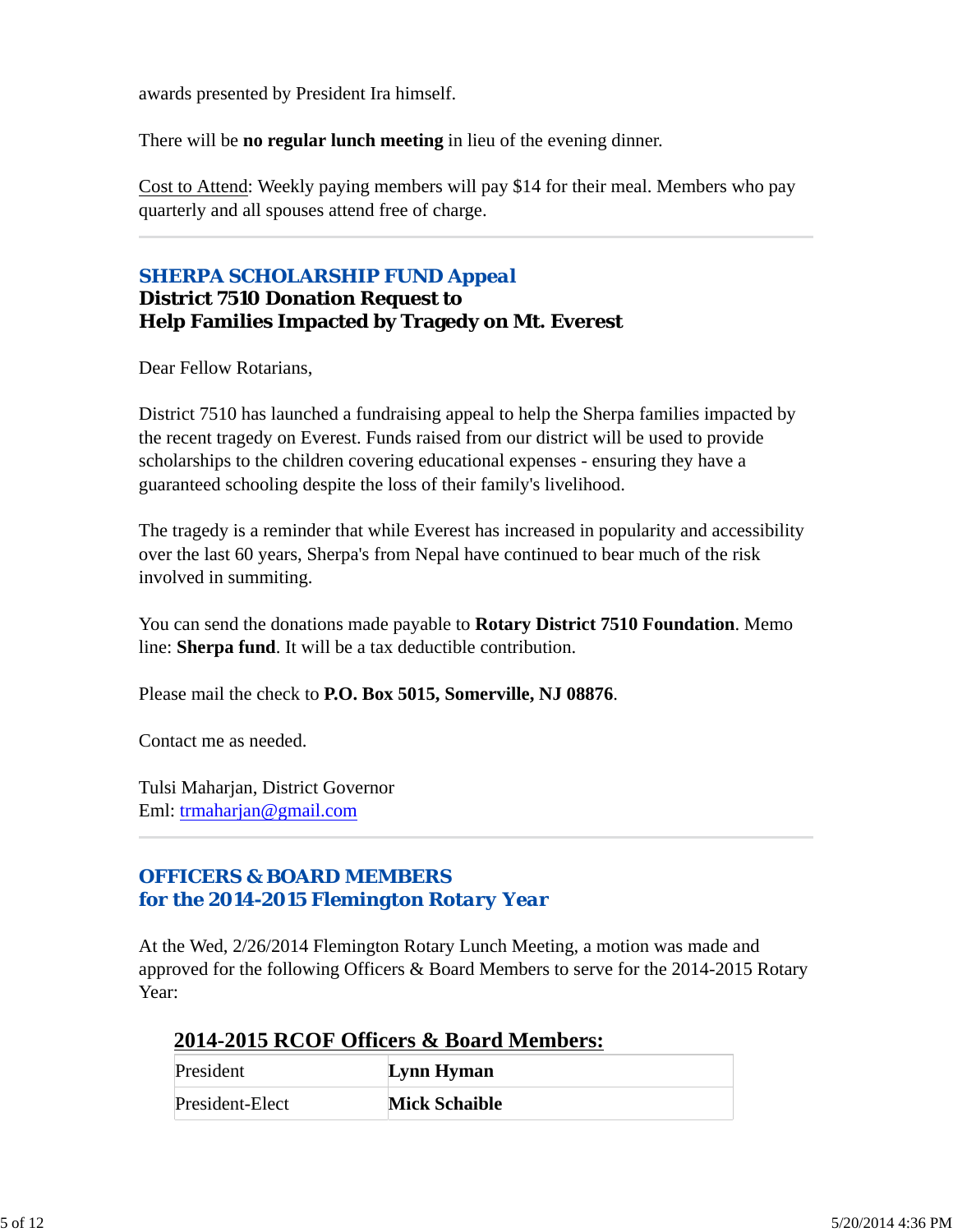| Secretary                  | Michele Kavanagh                               |
|----------------------------|------------------------------------------------|
| Treasurer, General         | <b>Bob Newland</b>                             |
| Treasurer, Lunch           | D.J. Wright                                    |
| Treasurer, Assistant Lunch | Harrie Copeland                                |
| <b>Board Member</b>        | <b>Ira Liebross</b> (Immediate Past President) |
| <b>Board Member</b>        | <b>Nancy Kahl</b>                              |
| <b>Board Member</b>        | <b>Ken Skowronek</b>                           |
| <b>Board Member</b>        | <b>Joe Ziegler</b>                             |



As you know, the Rotary Club of Flemington is a member of the H.C. Chamber of Commerce. This enables all Rotarians the ability to attend a Chamber function as a "member". If someone asks you what your business is, you would explain that you are a member representing the Rotary Club of Flemington. **Click Here** to visit the Chamber website for a listing of upcoming events.

## *Hunterdon Chamber Internet Radio "THE ROTARY HOUR"* **Mondays from 11am to 12noon**

PDG Megan Jones-Holt is the host of "The Rotary Hour" on the Hunterdon Chamber Internet Radio station and is looking for guests to have on the show. If you are intersted, please get in touch with Megan at (908)894-4590 or **mjonesholt@gmail.com**. **Click Here** to listen to the Hunterdon Chamber Internet Radio station from your PC, smart phone, mobile device, etc.



### *FLEMINGTON BUSINESS IMPROVEMENT DISTRICT* www.downtownflemington.com

If you would like to learn more about events and activities going on around Flemington, please **CLICK HERE** to visit the Flemington Business Improvement District (BID) website.

## *ROTARY DISTRICT 7510 NEWS*

**Click Here** to read the current news from our Rotary District 7510.

## *SPEAKERS & PROGRAMS BEING SOUGHT*

We are always seeking new or creative ideas for upcoming meeting programs and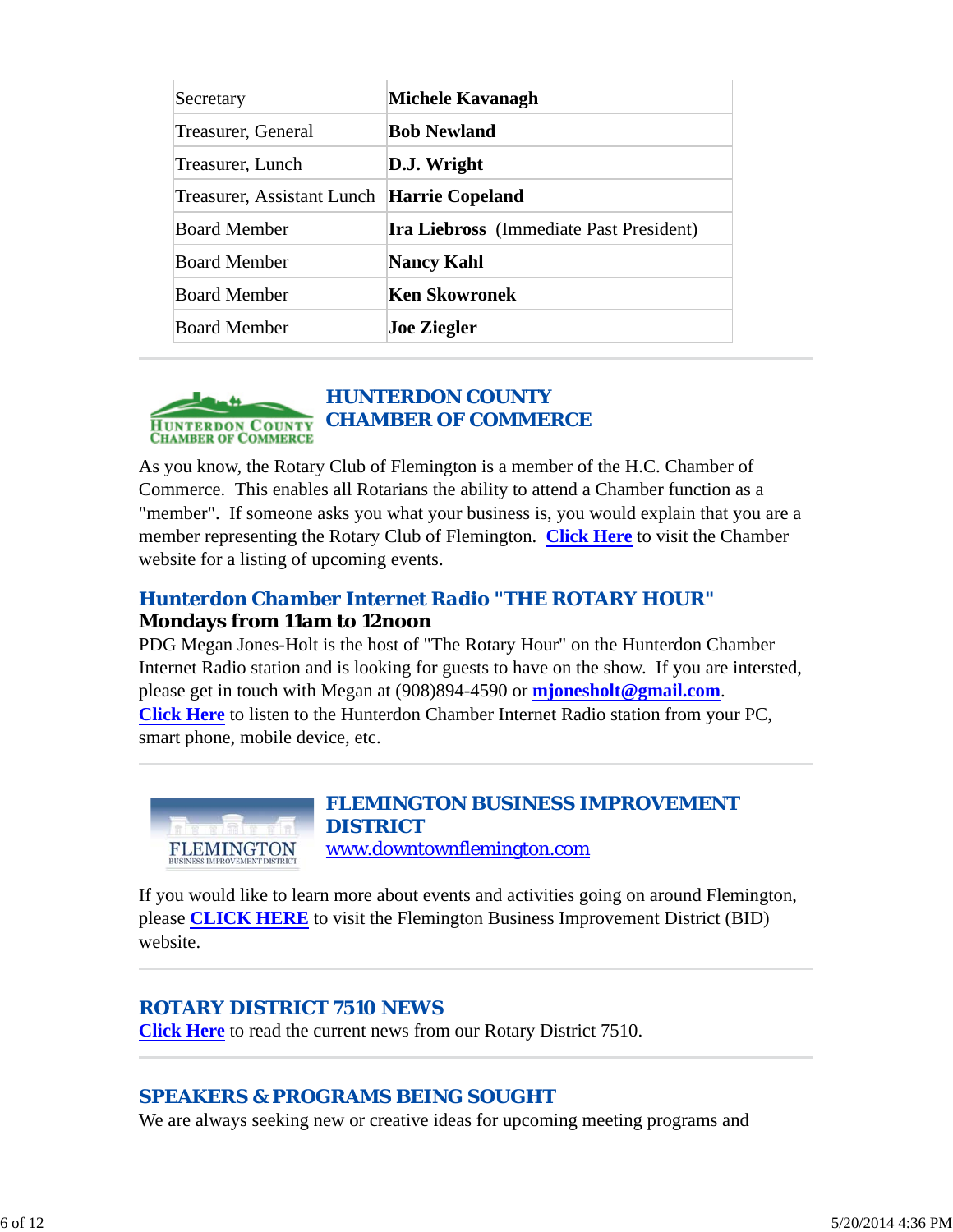speakers. If you have any leads, please pass them onto Mick Schaible. **Click here** to generate an email directly to Mick.

## *UPCOMING DATES TO NOTE*

#### **Summary of Upcoming Club Meeting Programs**:

Wed, 5/21: Rotary's Bridging the Gap Program as implemented by the H.C. Polytech Wed,  $5/28$ : To Be Announced.

Wed, 6/04: Scholarship Checks presented to Students.

Wed,  $6/11$ : Green Program of Study, A State-wide project with Stockton State College. Wed, 6/18: H.C. Polytech's Federal Apprenticeship Program.

Wed, 6/25: **Changing of the Guard Dinner Meeting at 6pm** at the Copper Hill Country Club. (*Note there is NO noon meeting on this day*).

**Next RCOF Board Meeting:** Thurs, 6/5/2014 at 6:00 PM (usually the 1<sup>st</sup> Thursday). Next Membership Meeting: Wed, 6/11/2014 at 1:30 PM (usually the 2<sup>nd</sup> Wednesday).

### **Upcoming RCOF Club Events, Fundraisers, Fellowship Events, Etc**.:

Sat, 5/31: Pedals for Progress Bicycle, Sewing Machine & Sports Gear Collection Sun, 6/8: Rotary Bark in the Park Dog Walk Wed, 6/25: Changing of the Guard Dinner at Copper Hill Country Club

### **Rotary District 7510 Events & Functions:**

Wed,  $5/14$ : District Assembly - Hotel Somerset-Bridgewater (2:30pm to 9:00pm) May 30 - June 1: RYLA, 4-Way Test Speech Contest, Rotaract, Interact & Early Act. June 13-15: The Rotary Youth Leadership Awards (RYLA) at Drew University in Madison, NJ. Wed, 6/26: District Changing of the Guard - Schackamaxon Country Club, Scotch Plains

### *COMMITTEE LIST:*

**Click Here** to download the listing of all current Club Committee's and its members.

## *"MEMBERS ONLY" WEBSITE:*

## **Click Here for the Members Only section of the website to find:**

- 1) The "Membership Proposal Form" to propose a new member.
- 2) New Member Information.
- 3) An Online Copy of the Club Membership Directory.
- 4) A Link to All Photos Albums of the Club.

## *ROTARY WEBSITE LINKS:*

Rotary International: **www.Rotary.org** Rotary District 7510: **www.RotaryNJ.org**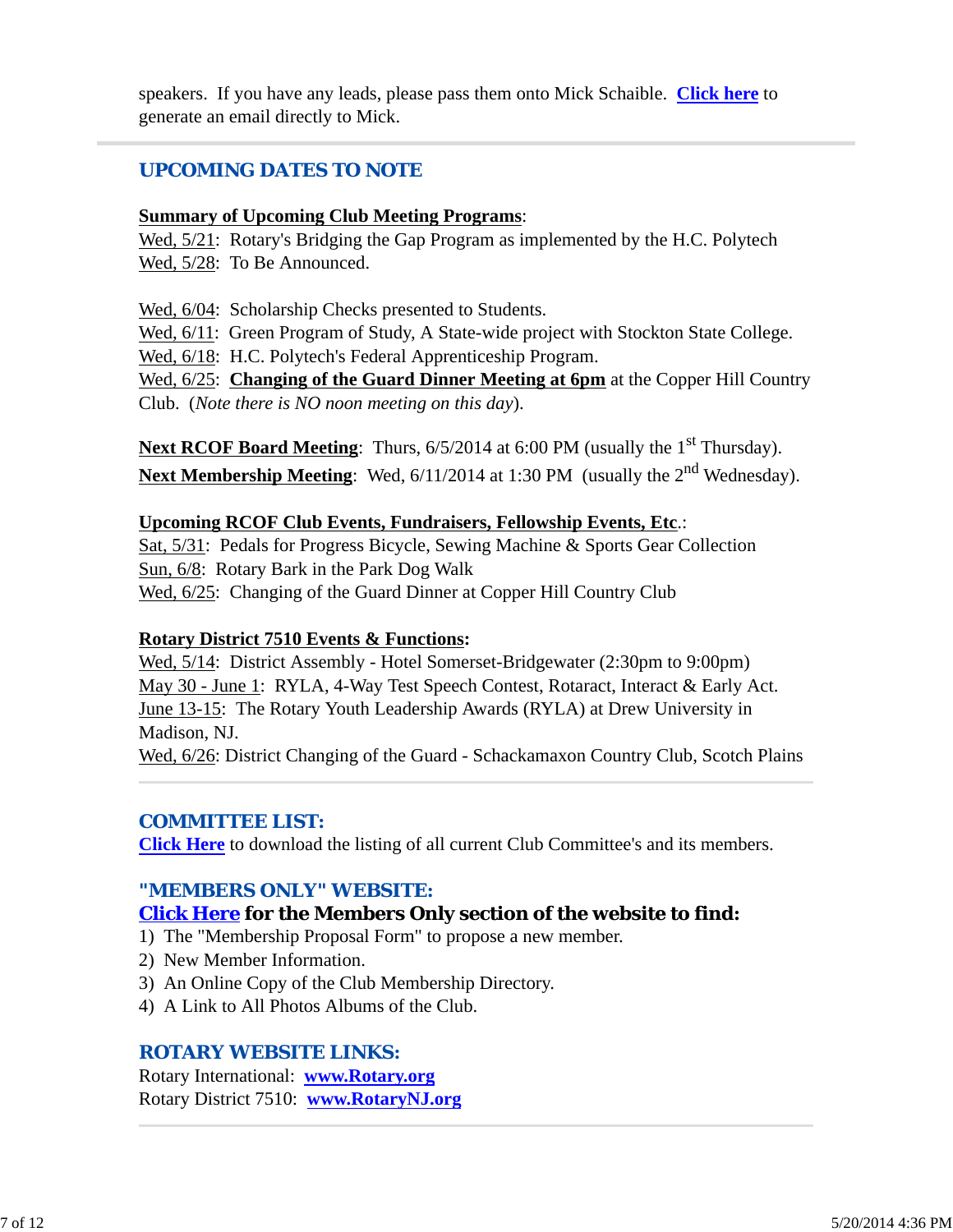### *NEARBY ROTARY CLUB MEETINGS:*

As A Rotarian, you are Welcome to attend a Rotary Club meeting anywhere in the world. Click here for the Rotary Club Locator App. Or see below for some local meetings:

#### Mondays

**Lambertville/New Hope** (6:30 pm) - Lambertville Station Restaurant; 11 Bridge Street, Lambertville NJ 08530

**Piscataway** (12:15 pm) - Radisson Hotel; 21 Kingsbridge Road, Piscataway, NJ 08854

#### **Tuesdays**

**Whitehouse** (12:15 pm) - Max's 22; 456 Route 22 West, Whitehouse Station, NJ 08889 **Princeton** (12:15 pm) - The Nassau Club; 6 Mercer Street, Princeton, NJ 08540 **Bridgewater-Bound Brook** (12:15 pm) - Arbor Glenn; 100 Monroe St, Bridgewater 08807

#### Wednesdays

**Branchburg Township** (7:30 am): Stoney Brook Grille; 1285 Route 28, North Branch, NJ 08876

**Flemington** (12:15pm): Copper Hill Country Club; 100 Copper Hill Road, Ringoes, NJ 08851

**Hillsborough Township** (6:15 pm): Pheasant's Landing; 311 Amwell Road (Rt. 514), Hillsborough, NJ 08844

#### Thursdays

**Clinton Sunrise** (7:30 am): Clinton Fire Department; New Street, Clinton, NJ 08809 **Somerville/Bridgewater** (12:15 pm): Bridgewater Manor; 1251 US Highway 202/206, Bridgewater, NJ 08807

**Trenton** (12:15 pm): Freddie's Tavern; 12 Railroad Avenue, West Trenton, NJ 08628

#### Fridays

**North Hunterdon** (12:15 pm): Beaver Brook County Club; 25 County Club Drive, Annandale, NJ 08801

**Princeton Corridor** (12:15pm): Hyatt Regency; 102 Carnegie Center, Rt. 1 North, Princeton, NJ 08540

#### eClub

**Rotary eClub of Hunterdon Horizon**: View website for meetings or online makeups.

RI President's Call for Action in **2013-2014**: **"Engage Rotary, Change Lives"**

**Rotary Club of Flemington - Our 90th Year** Founded October 3, 1923 \* Charter #1529 \* District 7510

President **Ira Liebross**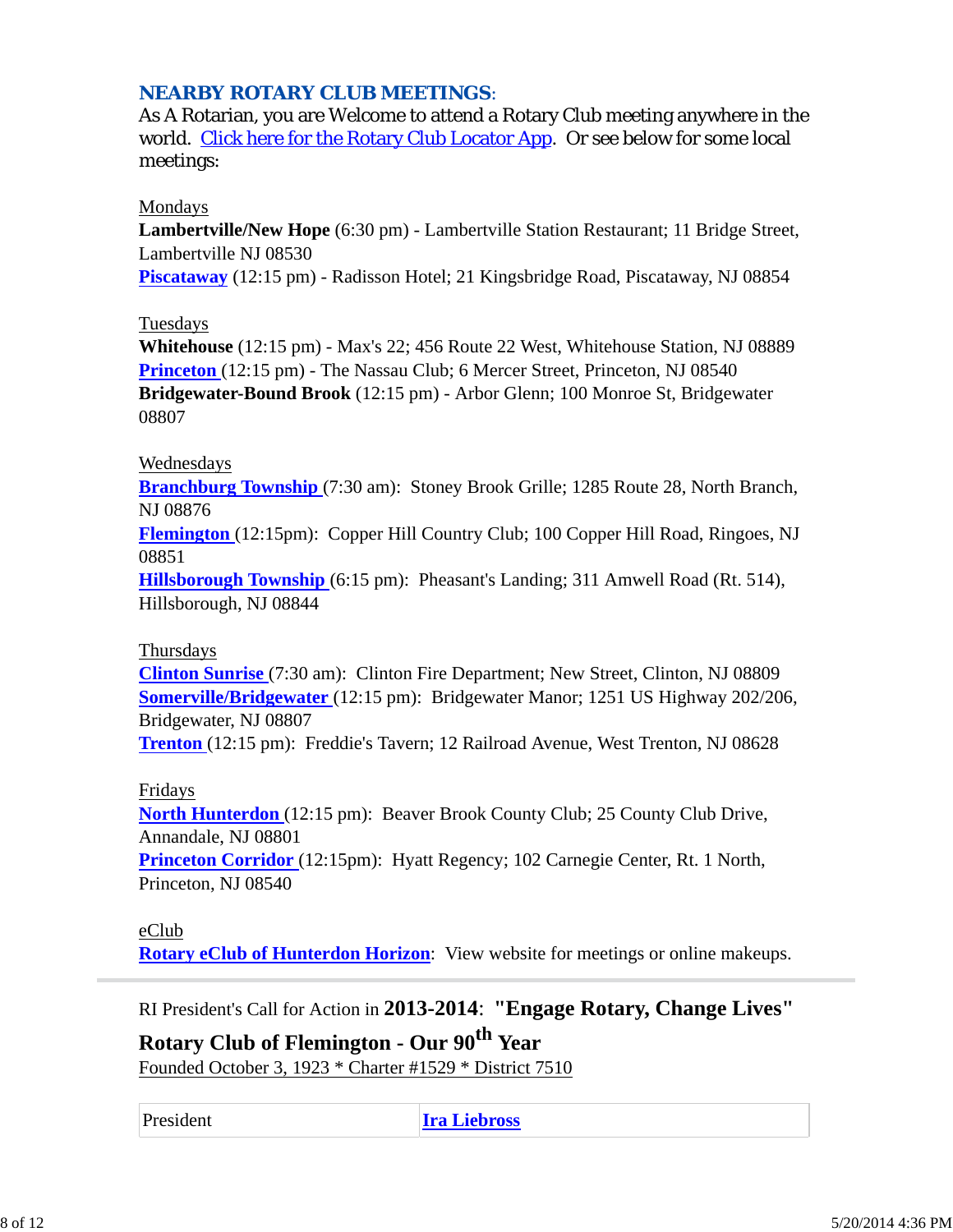| President-Elect                                              | <b>Lynn Hyman</b>                              |  |  |
|--------------------------------------------------------------|------------------------------------------------|--|--|
| Secretary                                                    | <b>Michele Kavanagh</b>                        |  |  |
| Treasurer, General                                           | <b>Bob Newland</b>                             |  |  |
| Treasurer, Lunch                                             | D.J. Wright                                    |  |  |
| <b>Board Members</b>                                         | <b>Karen Widico</b> (immediate past president) |  |  |
|                                                              | <b>Jim Davidson</b>                            |  |  |
|                                                              | <b>Nancy Kahl</b>                              |  |  |
|                                                              | <b>Mick Schaible</b>                           |  |  |
|                                                              | <b>Chris Venditti</b>                          |  |  |
| Sergeant-at-Arms                                             | <b>Tom Fisher</b>                              |  |  |
| <b>RI</b> President                                          | <b>Ron D. Burton</b> (Norman, Oklahoma, USA)   |  |  |
| District Governor (DG)                                       | Tulsi R. Maharjan (Branchburg, NJ)             |  |  |
| District Governor Elect (DGE)                                | Melvin I. Kevoe "Mel" (Springfield, NJ)        |  |  |
| District Governor Nomimee (DGE)                              | Hal Daume (Berkeley Heights, NJ)               |  |  |
| <b>Assistant District Governor (ADG)</b>                     | Michael Toscani (Lambertville-New Hope, PA)    |  |  |
| Club Meetings: Wednesday, 12:15 pm, Copper Hill Country Club |                                                |  |  |

100 Copper Hill Road, Ringoes 08551





**MISSION STATEMENT:** The mission of Rotary International is to assist and guide Rotarians and Rotary clubs to accomplish the Object of Rotary to ensure Rotary's continuing relevance and to help build a better world, emphasizing service activities by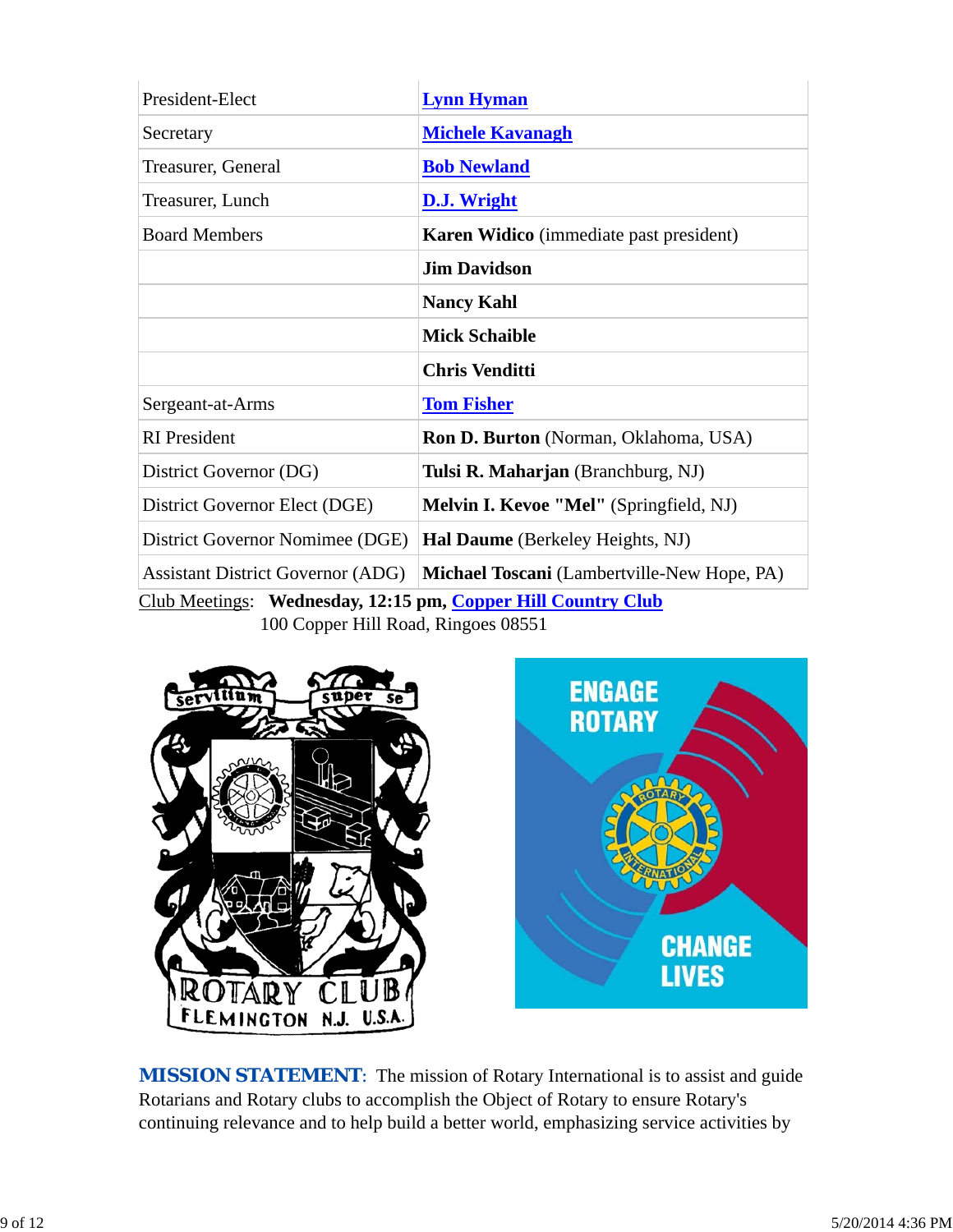individuals and groups that enhance the quality of life and human dignity, encouraging high ethical standards, and creating greater understanding among all people to advance the search for peace in the world.

**THE OBJECT OF ROTARY:** The object of Rotary is to encourage and foster the ideal of service as a basis of worthy enterprise and, in particular, to encourage and foster:

**1st**: The development of acquaintance as an opportunity for service;

**2nd**: High ethical standards in business and professions, the recognition of the worthiness of all useful occupations, and the dignifying of each Rotarian's occupation as an opportunity to serve society;

**3rd**: The application of the ideal of service in each Rotarian's personal, business and community life;

**4th**: The advancement of international understanding, goodwill, and peace through a world fellowship of business and professional persons united in the ideal of service.

**THE 4-WAY TEST:** "Of the things we think, say or do:

**1st**: Is it the Truth?

2<sup>nd</sup>: Is it Fair to all concerned?

**3rd**: Will it build goodwill and better friendships?

**4th**: Will it be beneficial to all concerned?"

### *ROTARY's AVENUE'S OF SERVICE*:

**1)** Through **Club Service**, we have fun, build lasting friendships, and make sure that our club runs well.

**2)** Through **Vocational Service**, we volunteer our professional skills to serve others and promote integrity in everything we do.

**3)** Through **Community Service**, we address local needs and work with our community to bring lasting improvements.

**4)** Through **International Service**, we meet humanitarian needs around the globe and promote world understanding and peace.

**5)** Through **Youth Service**, we work with young people to help them become the next generation of leaders, visionaries, and peacemakers.

# **2013-2014 CLUB MEMBER ROSTER Rotary Club of Flemington, NJ**

Current Number of Members: 45

| <b>Rotarian</b>             | <b>Member Since</b> | <b>Classification</b>           |
|-----------------------------|---------------------|---------------------------------|
| Black, Bruce B.             | 2007                | <b>Health and Fitness</b>       |
| Bohler, Herbert C. (Herb)   | 1977                | Specialty Advertising           |
| Chittenden, Robert L. (Bob) | 2003                | M.E.F.P. Consulting Engineering |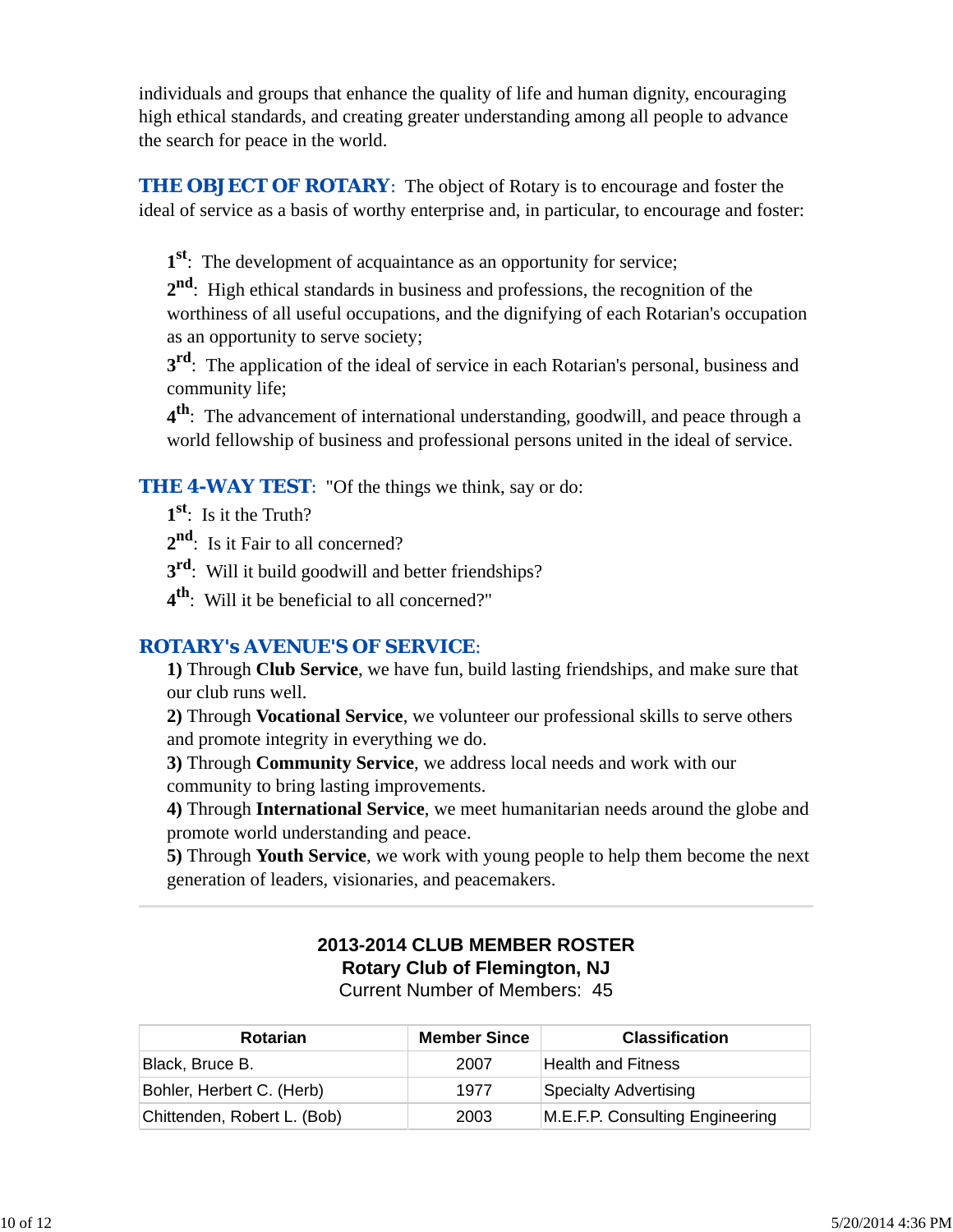| Clark, Arthur L. (Sandy)          | 1987 | Printing                       |
|-----------------------------------|------|--------------------------------|
| Copeland, Harrie E. III           | 1976 | Auctioneering/Banking          |
| Davidson, James G. (Jim)          | 2002 | <b>Rubber Products</b>         |
| Ferrari, Frederick J. (Fred)      | 1964 | Orthodontia                    |
| Fisher, Charles H. (Charlie)      | 1961 | <b>Funeral Services</b>        |
| Fisher, Thomas H. (Tom)           | 2012 | Property & Casualty Insurance  |
| Harrison, Jeffrey (Jeff)          | 1996 | Psychotherapy                  |
| Hennessy, Jr., Richard (Rich)     | 2010 | <b>Financial Advisor</b>       |
| Hyman, Lynn                       | 2010 | <b>Retail Banking</b>          |
| Kahl, Nancy                       | 2012 | Massage Therapy                |
| Kamnitsis, Christopher P. (Chris) | 2001 | <b>Financial Planning</b>      |
| Kavanagh, Michele                 | 2013 | <b>Community Banking</b>       |
| Liebross, Ira                     | 1997 | <b>Family Medicine</b>         |
| Loew, Darren                      | 2002 | Orthodontics                   |
| Martin, Teresa (Terry)            | 1993 | Solid Waste/Recycling          |
| Mazujian, Harry                   | 2004 | Clergy                         |
| McWilliams, Nancy                 | 1992 | Psychotherapy                  |
| Metz, Kim                         | 2007 | <b>Technical Education</b>     |
| Muller, George D.                 | 1964 | <b>Cut Glass Manufacturing</b> |
| Nastasi, William (Bill)           | 1996 | <b>General Contracting</b>     |
| Newland, Robert D. (Bob)          | 1998 | Insurance                      |
| Ownes, Terry M.                   | 1987 | <b>Floor Covering</b>          |
| Parente, Steven (Steve)           | 2005 | Classification                 |
| Phelan, Christopher J. (Chris)    | 2009 | <b>Chamber Of Commerce</b>     |
| Randolph, R. Wayne                | 1982 | <b>Veterinary Medicine</b>     |
| Reinbacher, Otto A.               | 1997 | Clergy                         |
| Rogow, Stephen S. (Steve)         | 1973 | Orthodontics                   |
| Schaible, R. Michael (Mick)       | 1998 | <b>Appraisal Services</b>      |
| Skowronek, Kenneth J. (Ken)       | 1994 | Family Law                     |
| Sollner, Richard F. (Dick)        | 1962 | Air Transportation             |
| Stothoff, Richard H. (Dick)       | 1966 | <b>Sanitary Engineering</b>    |
| Stout, Deborah (Debbie)           | 2013 | <b>Retail Banking</b>          |
| Thatcher, Thomas P. (Tom)         | 2006 | <b>Professional Planning</b>   |
| Weinstein, Theodore H. (Ted)      | 1994 | <b>Pulmonary Medicine</b>      |
| Widico, Karen A.                  | 1997 | <b>Public Health Services</b>  |
| Williams, Gwen                    | 1991 | Purchasing/Manufacturing       |
| Wise, Robert (Bob)                | 1992 | <b>Hospital Administration</b> |
| Woske, Harry                      | 1977 | Cardiology                     |
| Wright, Daniel J. (D.J.)          | 2003 | <b>Funeral Services</b>        |
| Zanetti, Edward G. (Ed)           | 1971 | Plumbing & Heating             |